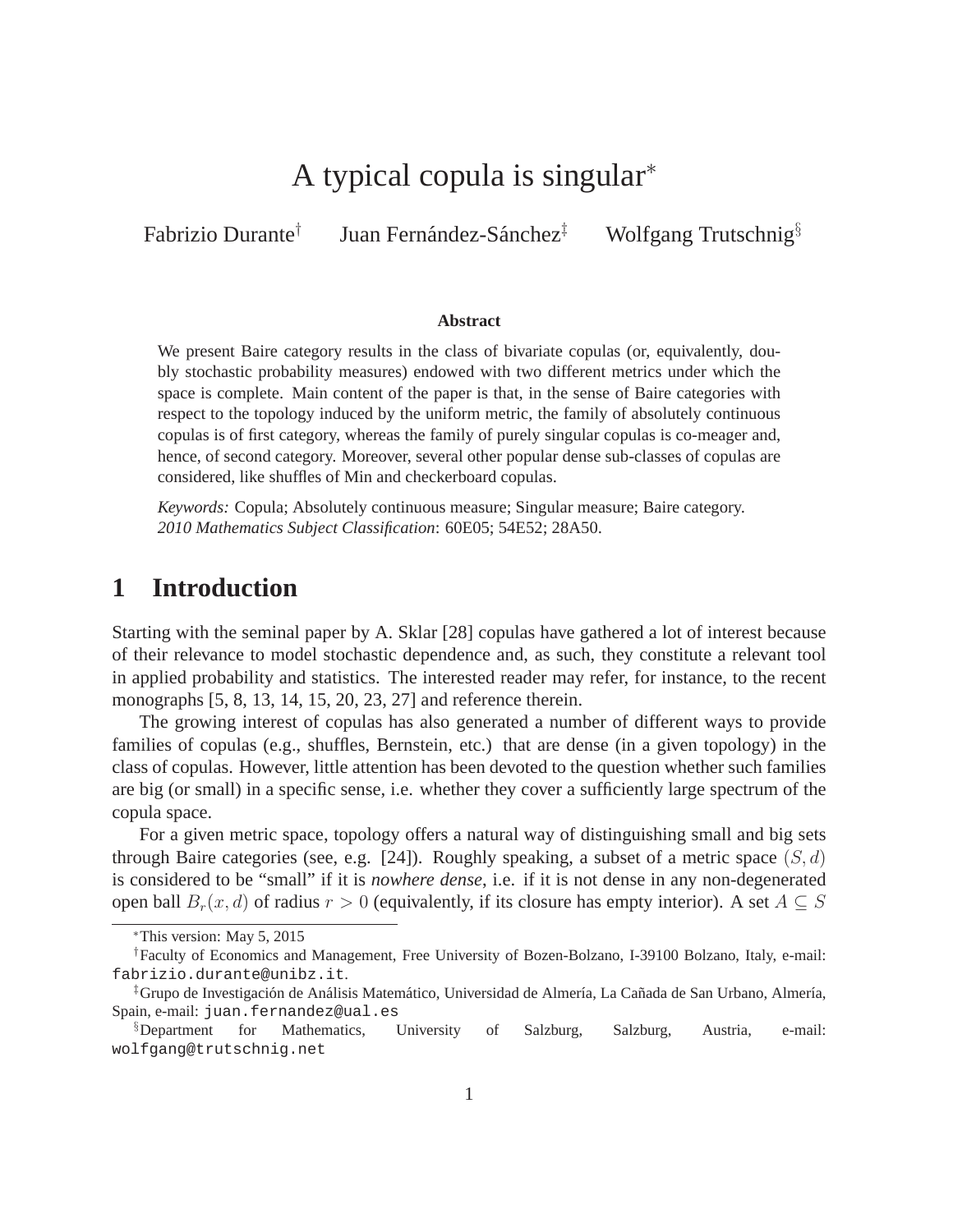is called *meager* or of *first category* in (S, d) if it is expressible as a countable union of nowhere dense sets. A is called of *second category* if it is not meager. Finally, A is called *co-meager* if  $A<sup>c</sup> = S \setminus A$  is meager. Loosely speaking, we will also refer to the elements of a co-meager set as *typical* and to the elements of a meager set as *atypical* in S.

In statistical theory, as stressed in [25], many asymptotic results do not hold for all underlying distributions  $P \in \mathscr{P}$ , but for all  $P \in \mathscr{P} \setminus \mathscr{D}$ , where  $\mathscr{D}$  is a "small" compared to  $\mathscr{P}$ . In this context, small set is usually intended in the sense of Baire categories. For instance, in [17] the authors used Baire category arguments to motivate their interest in developing kernel density estimators that work in a wider class of densities. Analogously, in [25] (see also [26]) some bootstrap procedures are shown to work outside a set of first category (in the class of all possible underlying probability distributions).

A first study of Baire category results for copulas was presented in [18], where it is proved that the set of copula models that are dynamically consistent (with respect to a specific joint default model) and satisfy some technical regularity conditions, is a set of the first category in the Baire sense in a certain space of copulas with finitely many parameters. Recently, category results for exchangeable copulas and related families (associative, Archimedean) have been investigated in [6], motivated by an open problem proposed in [1].

Following this general framework, here we concentrate on the study of classes of copulas characterized by their measure-theoretic properties, namely absolutely continuous and purely singular copulas.

The main results are the following: the class of absolutely continuous copulas is of first category, while the class of (purely) singular copulas is of second category in the space  $(\mathscr{C}, d_{\infty})$ of all two-dimensional copulas with the uniform metric. Related results are also established for the strong metric  $D_1$  introduced in [29] and special sub-classes of copulas like checkerboard copulas and shuffles of Min. For the sake of simplicity, all the results will be presented in the bivariate case. However, they can be also formulated in d–dimension ( $d \geq 3$ ) with simple and obvious modifications.

#### **2 Notation and preliminaries**

In the sequel  $\Omega$  will denote a square of the form  $\Omega := [e, e + \delta] \times [f, f + \delta] \subseteq [0, 1]^2$  with  $\delta > 0$ .  $\mathscr{B}(\Omega)$  will denote the Borel σ-field in  $\Omega$ ,  $\mathscr{M}(\Omega)$  the family of all finite (positive) measures on  $(\Omega, \mathscr{B}(\Omega))$ , and  $\mathscr{M}_m(\Omega)$  the family of all  $\mu \in \mathscr{M}(\Omega)$  fulfilling  $\mu(\Omega) = m$ , whereby  $m \in$  $(0, \infty)$ . For every  $\mu \in \mathcal{M}(\Omega)$  the corresponding measure-generating function (see, e.g., [2]) will be denoted by  $F_{\mu}$  and is defined, for every  $(x, y) \in \Omega$ , by  $F_{\mu}(x, y) = \mu([e, x] \times [f, y])$ . We will use the symbols  $\mathcal{F}(\Omega)$  and  $\mathcal{F}_m(\Omega)$  for the families of the measure-generating functions corresponding to elements of  $\mathcal{M}(\Omega)$  and  $\mathcal{M}_m(\Omega)$  respectively. Given  $\mu \in \mathcal{M}(\Omega)$  we will write  $\mu = \mu_s + \mu_a$  for the Lebesgue decomposition of  $\mu$ , where  $\mu_a$  (respectively,  $\mu_s$ ) is absolutely continuous with respect to the Lebesgue measure  $\lambda_2$ ; in particular,  $k_\mu$  will denote the density of  $\mu_a$ . For the sake of simplicity we will also write  $k_F$  instead of  $k_\mu$  if F is the measure-generating function corresponding to  $\mu$ . For every  $L \in \mathbb{N}$  and  $\mu \in \mathcal{M}(\Omega)$  the set  $B_{\mu}^{L}$  is formed by all points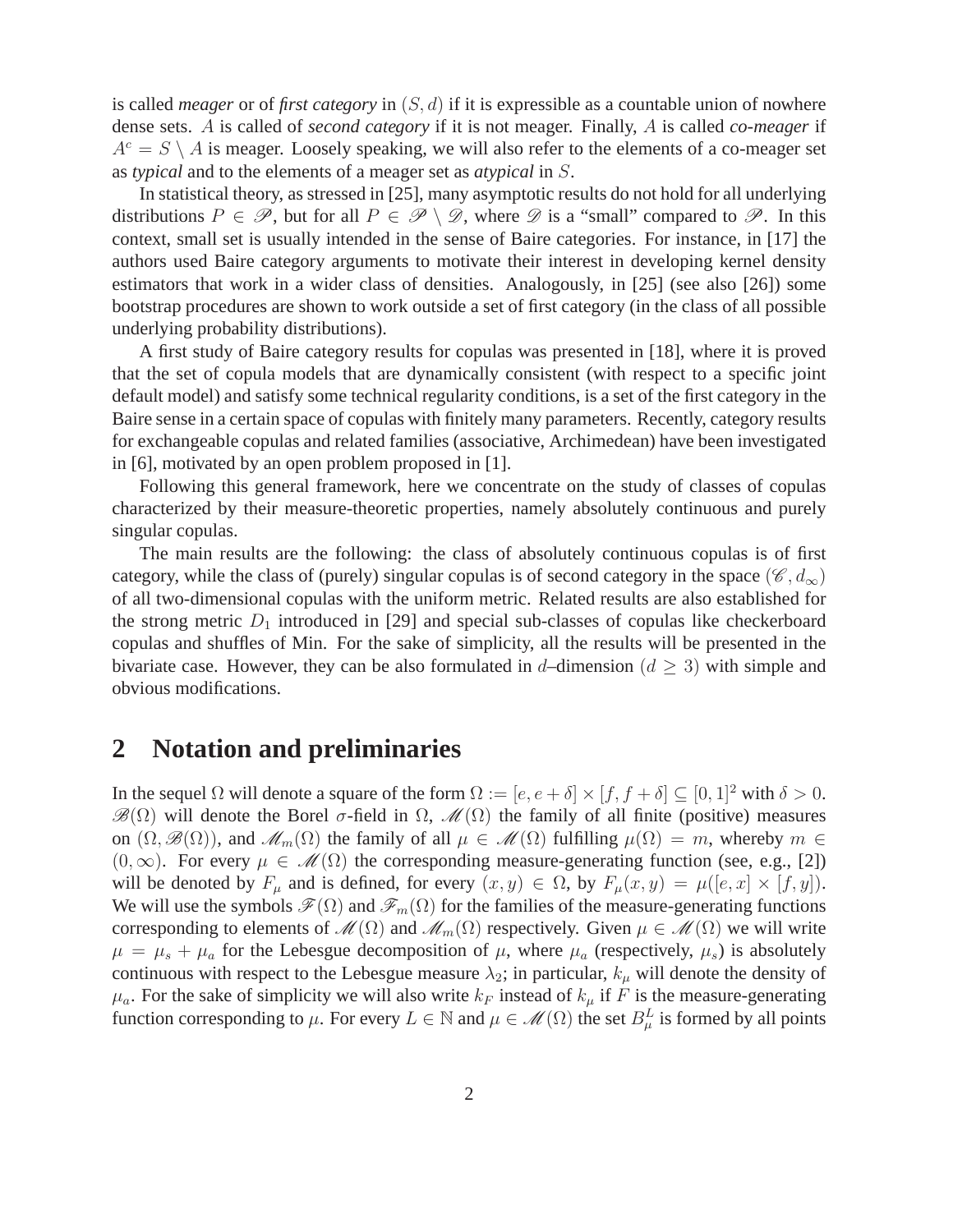in  $\Omega$  such that the density of  $\mu_a$  is upper bounded by L and strictly positive, namely

$$
B_{\mu}^{L} := \{ (x, y) \in \Omega : 0 < k_{\mu}(x, y) \le L \}. \tag{2.1}
$$

The symbol  $\mathscr C$  will denote the family of all two-dimensional copulas,  $\mathscr P_{\mathscr C}\subset \mathscr M_1([0,1]^2)$  the family of all doubly stochastic measures. It is well-known that there is a one-to-one correspondence between  $\mathscr C$  and  $\mathscr P_{\mathscr C}$ . Moreover,  $\mathscr C_{abs}$  (respectively,  $\mathscr C_{sing}$ ) denotes the subclass of all absolutely continuous (respectively, singular) copulas, i.e. those copulas whose induced measure is absolutely continuous (respectively, singular) with respect to  $\lambda_2$ . Notice that  $\mathscr C$  equipped with the  $d_{\infty}$ metric (respectively,  $D_1$  metric by [29]) is complete and, hence, is a Baire space (see, e.g., [29]).

In the sequel we will also work with slightly generalized checkerboard-like constructions induced by so-called transformation matrices (see [11, 29]): A  $n \times m$  matrix  $\tau = (\tau_{ii}) \in$  $[0, 1]^{n \times m}$  is called *transformation matrix* if no row or column has all entries 0 and  $\sum_{i,j} \tau_{i,j} = 1$ . We will let  $\mathscr T$  denote the family of all transformation matrices and  $\mathscr T_{n,m}$  the subfamily of all transformation matrices with n rows and m columns. Given  $\tau \in \mathscr{T}_{n,m}$  we define the vectors  $(a_j)_{j=0}^m$ ,  $(b_i)_{i=0}^n$  of cumulative column and row sums by  $a_0 = b_0 = 0$  and

$$
a_j = \sum_{j_0 \le j} \sum_{i=1}^n \tau_{ij}, \quad j \in \{1, ..., m\},
$$
  
\n
$$
b_i = \sum_{i_0 \le i} \sum_{j=1}^m \tau_{ij}, \quad i \in \{1, ..., n\}.
$$
\n(2.2)

Since both  $(a_j)_{j=0}^m$  and  $(b_i)_{i=0}^n$  are strictly increasing  $R_{ji} := [a_{j-1}, a_j] \times [b_{i-1}, b_i]$  is a compact non-empty rectangle for every  $j \in \{1, \ldots, m\}$  and  $i \in \{1, \ldots, n\}$ . For every i, j, letting  $w_{ji}$ :  $[0, 1]^2 \rightarrow R_{ii}$  denote the affine contraction

$$
w_{ji}(x,y) = (a_{j-1} + x(a_j - a_{j-1}), b_{i-1} + y(b_i - b_{i-1})),
$$

it is straightforward to verify that the operator  $\mathcal{V}_{\tau}$ , defined by

$$
\mathscr{V}_{\tau}(\mu) = \sum_{j=1}^{m} \sum_{i=1}^{n} \tau_{ij} \,\mu^{w_{ji}}
$$

maps  $\mathcal{P}_{\mathscr{C}}$  into itself. Hence we can also view it as operator on  $\mathscr{C}$ . In particular, for every copula  $C \in \mathscr{C}$ , we can refer to  $\mathscr{V}_{\tau}(C)$  as the  $\tau$ -*checkerboard of* C, while  $\mathscr{V}_{\tau}(\Pi)$ , where  $\Pi$  is the independence copula, will simply be called τ *-checkerboard*. The family of all checkerboard copulas will be denoted by  $\mathcal{C}_{CB}$  (see, e.g., [22]). Note that, for a given checkerboard copula  $A \in \mathscr{C}_{CB}$ , there is not necessarily a unique transformation matrix  $\tau$  with  $\mathscr{V}_{\tau}(\Pi) = A$ , e.g. for  $A = \Pi$  both  $\tau^1 = (1)$  and  $\tau^2 = (\frac{1}{4})^{2 \times 2}$  fulfill  $\mathcal{V}_{\tau^1}(\Pi) = \mathcal{V}_{\tau^2}(\Pi) = \Pi$ . In order to be able to assign each checkerboard copula a unique transformation matrix we will always choose the one having minimal dimensions. For more information about such copulas and their uses, see for instance [12, 19, 22].

Finally, notice that in case  $\tau \in \mathcal{I}_{n,n}$  fulfills that  $n\tau \in [0,1]^{n\times n}$  is a doubly stochastic matrix, then the rectangles  $R_{ji}$  defined above are actually squares and the maps  $w_{ji}$  are similarities. Given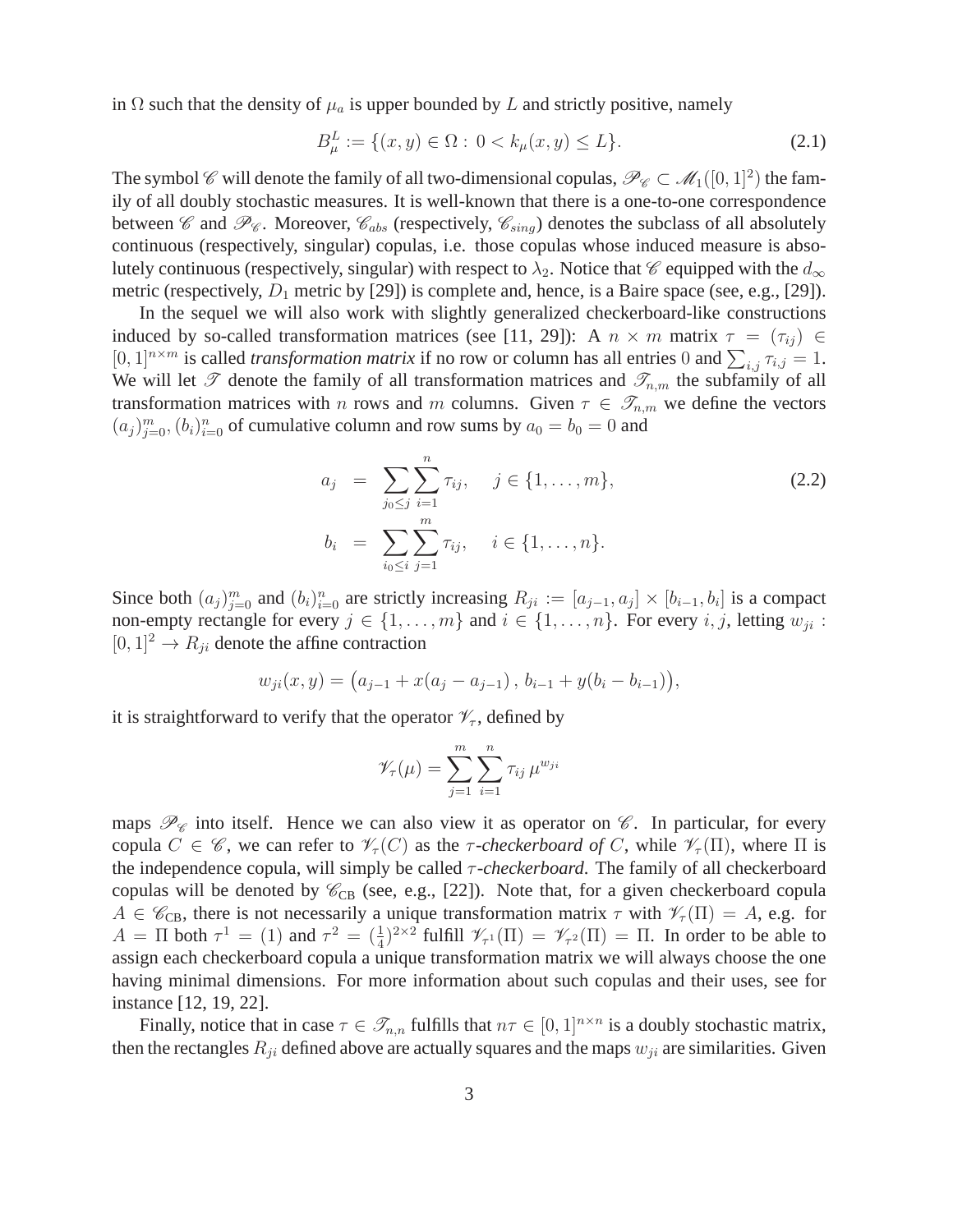the comonotonicity copula M, we will call  $\mathcal{V}_\tau(M)$  the  $\tau$ -checkmin and refer to all  $\tau$ -checkmins with  $n \times n$ -dimensional  $\tau$  as *checkmins of order* n. In particular, if  $\tau \in (\mathbb{Q} \cap [0,1])^{n \times n}$ , the copula  $\mathcal{V}_{\tau}(M)$  will be called *rational checkmin of order* n. In other words, if the random pair  $(U, V)$  is distributed according to a checkmin copula, then the conditional distribution of  $(U, V)$ given  $(U, V) \in R_{ji}$  has copula M. For more details about checkmins, see [22, 32].

### **3 Category results for absolutely continuous copulas**

In the sense of Baire category,  $\mathcal{C}_{abs}$  constitutes a "small" set in  $(\mathcal{C}, d_{\infty})$ , as the following result holds.

**Theorem 3.1.**  $\mathcal{C}_{abs}$  *is of first category in*  $(\mathcal{C}, d_{\infty})$ *.* 

*Proof.* For every  $A \in \mathcal{C}_{abs}$  and  $b \in \mathbb{N}$  the set  $G_A^b$  is defined by

$$
G_A^b := \{(x, y) \in [0, 1]^2 : k_A(x, y) > b\}.
$$

Furthermore, for every  $b \in \mathbb{N}$  set

$$
\mathscr{C}^b_{abs}:=\Big\{A\in\mathscr{C}_{abs}: \mu_A\big(G_A^b\big)\leq 1/4\Big\}.
$$

Applying Lebesgue's theorem on dominated convergence we get  $\lim_{b\to\infty} \mu_A(G_A^b) = 0$  for arbitrary  $A \in \mathscr{C}_{abs}$ . Hence we have  $\mathscr{C}_{abs} \subseteq \bigcup_{b \in \mathbb{N}} \mathscr{C}_{abs}^b$  and it suffices to prove that  $\mathscr{C}_{abs}^b$  is nowhere dense for every  $b \in \mathbb{N}$  in order to prove the assertion.

To this end, suppose that  $B \in \mathscr{C}$  is a checkmin copula of order N. Then the support of B consists of at most  $N^2$  line segments of length  $\frac{1}{N}$  $\sqrt{2}$ . Cover each line segment with a strip of width  $w = \frac{1}{4bN\sqrt{2}}$  like sketched in Figure 1. Letting  $S \subseteq [0, 1]^2$  denote the union of the resulting strips we therefore have  $\lambda_2(S) \leq \frac{1}{4l}$  $\frac{1}{4b}$ . Finally, let  $f : [0, 1]^2 \rightarrow [0, 1]$  be a continuous function that is one on the support of  $B$  and zero outside  $S$ . It follows directly from the construction that  $\int_{[0,1]^2} f d\mu_B = 1$ . Considering, however,  $A \in \mathscr{C}^b_{abs}$  we get

$$
\int_{[0,1]^2} f d\mu_A = \int_{G_A^b} f d\mu_A + \int_{(G_A^b)^c} f d\mu_A
$$
\n
$$
\leq \mu_A(G_A^b) + \int_{(G_A^b)^c \cap S} f k_A d\lambda_2 \leq \frac{1}{4} + b\lambda_2(S) \leq \frac{1}{2},
$$

which, using the fact that  $d_{\infty}$  is a metrization of weak convergence on  $\mathscr{C}$ , implies that  $B \notin \overline{\mathscr{C}_{abs}^b}$ . The desired result now follows from the fact that the family of all checkmin copulas are dense in  $(\mathscr{C}, d_{\infty})$  (see [22]).  $\Box$ 

Replacing  $d_{\infty}$  by the metric  $D_1$  introduced in [10, 29] and mimicking the proof of Theorem 3.1 we get the following result.

**Corollary 3.1.** *The family*  $\mathcal{C}_{abs}$  *is of first category in*  $(\mathcal{C}, D_1)$ *.*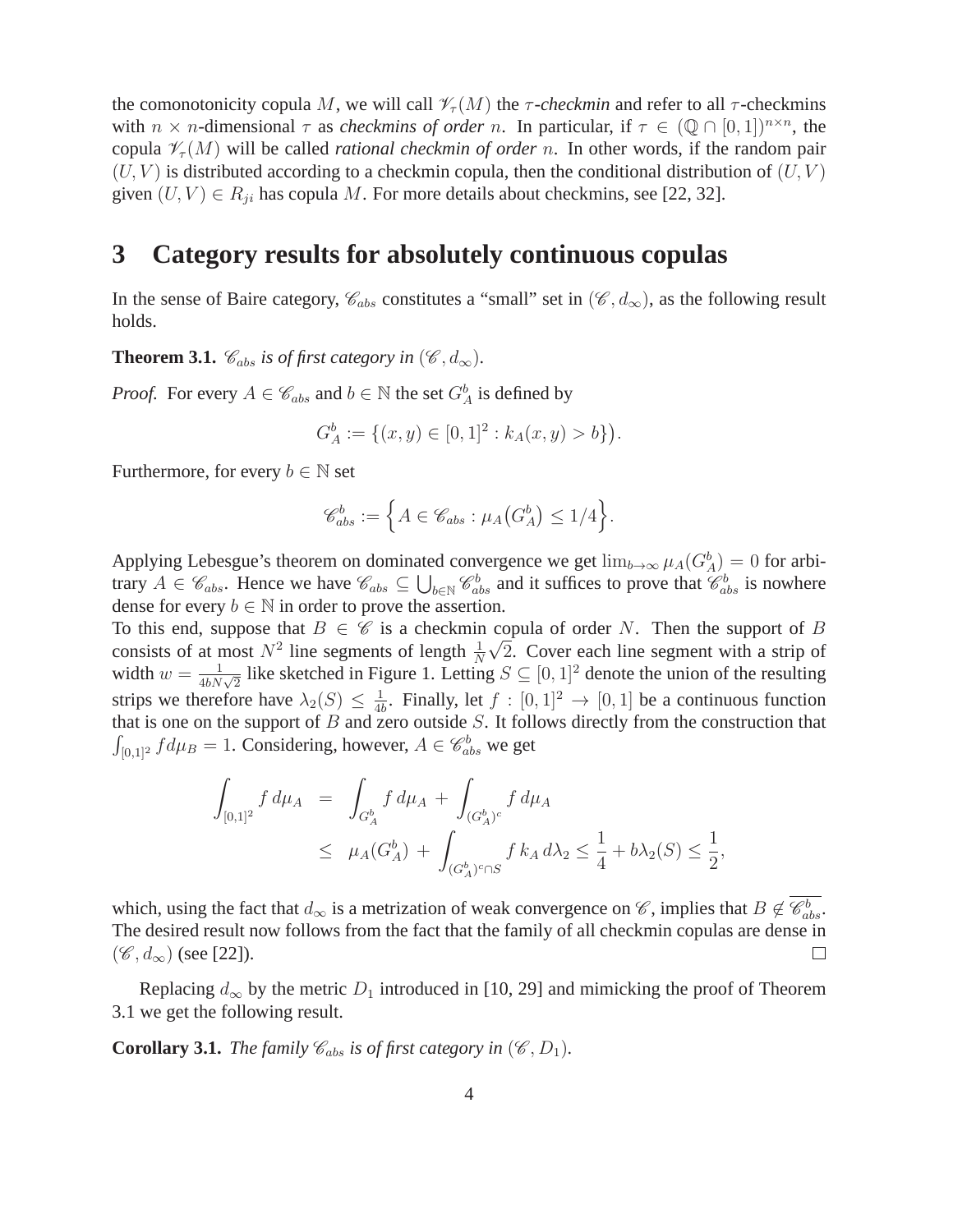

Figure 1: Checkmin construction in the proof of Theorem 3.1.

Then, any subset of  $\mathcal{C}_{abs}$  is of first category in  $(\mathcal{C}, d_{\infty})$  (respectively,  $(\mathcal{C}, D_1)$ ). For instance, Bernstein copulas, which form a dense set in  $(\mathscr{C}, d_{\infty})$  (respectively,  $(\mathscr{C}, D_1)$ ), are of first category in  $(\mathscr{C}, d_{\infty})$  (respectively,  $(\mathscr{C}, D_1)$ ).

Another subclass of absolutely continuous copulas is formed by the family  $\mathcal{C}_{CB}$  of all checkerboard copulas, which include the multilinear extensions of empirical copulas (see [12]). As said, this family is of first category in  $(\mathscr{C}, d_{\infty})$  as well as in  $(\mathscr{C}, D_1)$ . Here we would like to prove these results in a different way (without using Theorem 3.1) in order to underline some interesting aspects of this family.

We start with a simple, but useful, lemma, which states that, if a sequence of transformation matrices converges to a given matrix  $\tau$ , then the corresponding sequence of checkerboard copulas converges to the checkerboard copula generated by  $\tau$ .

**Lemma 3.1.** *Suppose that*  $(\tau^n)_{n \in \mathbb{N}}$  *is a sequence in*  $\mathcal{T}_{m_t,m_s}$  *that converges (coordinate-wise) to*  $\tau \in \mathscr{T}_{m_t,m_s}$ . Then we have

$$
\lim_{n\to\infty} D_1(\mathscr{V}_{\tau^n}(\Pi), \mathscr{V}_{\tau}(\Pi)) = 0 = \lim_{n\to\infty} d_{\infty}(\mathscr{V}_{\tau^n}(\Pi), \mathscr{V}_{\tau}(\Pi)).
$$

*Proof.* Let  $R_{ji}$ ,  $R_{ji}^n$  denote the rectangles induced by  $\tau$  and  $\tau^n$  respectively. Obviously,  $\mathcal{V}_{\tau^n}(\Pi)$ and  $\mathscr{V}_{\tau}(\Pi)$  are absolutely continuous copulas with densities

$$
k_n(x,y) = \sum_{j=1}^{m_s} \sum_{i=1}^{m_t} \frac{\tau_{ij}^n}{\lambda_2(R_{ji})} \mathbf{1}_{R_{ji}^n}(x,y) \quad \text{ and } \quad k(x,y) = \sum_{j=1}^{m_s} \sum_{i=1}^{m_t} \frac{\tau_{ij}}{\lambda_2(R_{ji})} \mathbf{1}_{R_{ji}}(x,y)
$$

respectively. Since  $\lim_{n\to\infty} \tau_{ij}^n = \tau_{ij}$ , it follows from the checkerboard construction that we also have  $\lim_{n\to\infty} 1_{R_{ji}^n} = 1_{R_{ji}} \lambda_2$ -almost everywhere as well as  $\lim_{n\to\infty} \lambda_2(R_{ji}^n) = \lambda_2(R_{ji})$ . Thus we get  $\lim_{n\to\infty} k_n = k \lambda_2$ -almost everywhere. Considering that the family  $\{k, k_1, k_2, \ldots\}$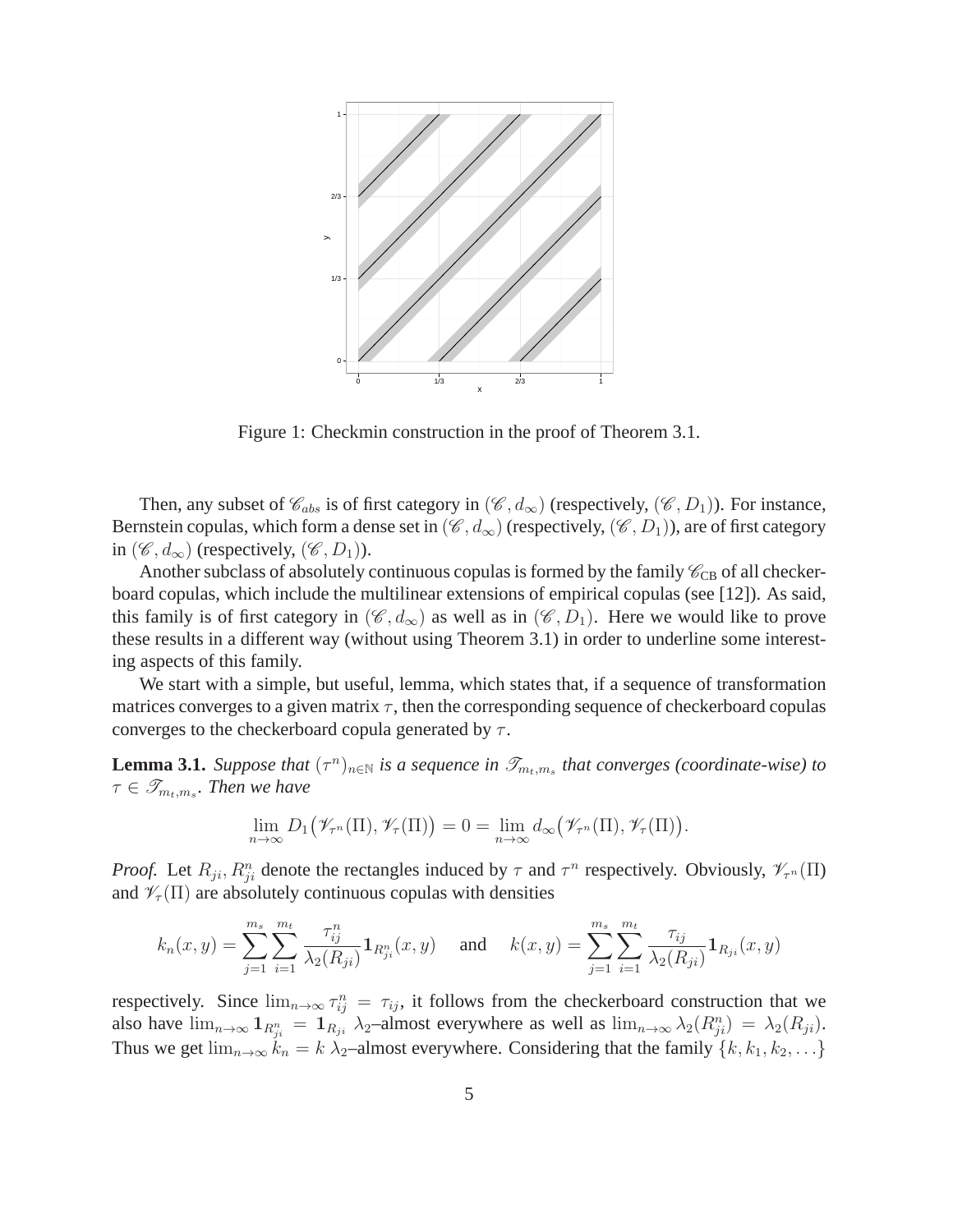is uniformly bounded  $\lim_{n\to\infty} D_1(\mathcal{V}_{\tau^n}(\Pi), \mathcal{V}_\tau(\Pi)) = 0$  follows immediately. Finally, since convergence with respect to  $D_1$  metric implies uniform convergence, the proof is complete.

Now, for any arbitrary  $N \in \mathbb{N}$ , let  $\mathcal{C}_{CB}^N$  denote the family of all checkerboard copulas A for which there exists a transformation matrix  $\tau$  with row and column sums greater than or equal to  $1/N$ . Note that for each  $B \in \mathcal{C}_{CB}^N$  the corresponding (minimal) transformation matrix  $\tau \in [0,1]^{m_t \times m_s}$  with  $\mathscr{V}_{\tau}(\Pi) = B$  fulfills  $m_t, m_s \in \{1, ..., N\}.$ 

**Lemma 3.2.** *For every*  $N \in \mathbb{N}$ *, the set*  $\mathcal{C}_{CB}^N$  *is closed in*  $(\mathcal{C}, D_1)$  *as well as in*  $(\mathcal{C}, d_{\infty})$ *.* 

*Proof.* It suffices to prove that  $\mathcal{C}_{CB}^N$  is closed in  $(\mathcal{C}, d_{\infty})$ . To this end, suppose that  $(\mathcal{V}_{\tau_n}(\Pi))_{n\in\mathbb{N}}$ is a sequence in  $\mathcal{C}_{CB}^N$  that converges uniformly to a copula  $A \in \mathcal{C}$ . We can find a pair  $(m_t, m_s) \in$  $\{1, \ldots, N\}^2$  such that, for infinitely many  $n \in \mathbb{N}$ , the transformation matrix  $\tau_n$  has exactly  $m_t$ rows and  $m_s$  columns. Let  $(n_k)_{k \in \mathbb{N}}$  denote a strictly increasing sequence of integers fulfilling  $\tau^{n_k} \in [0,1]^{m_t \times m_s}$  for every  $k \in \mathbb{N}$ . Compactness of  $[0,1]^{m_t \times m_s}$  implies the existence of a subsequence  $(n_{k_l})_{l \in \mathbb{N}}$  and of a transformation matrix  $\tau \in \mathscr{T}_{m_t,m_s}$  such that  $\lim_{l \to \infty} \tau_{ij}^{n_{k_l}} = \tau_{ij}$ . Applying Lemma 3.1 yields  $\lim_{l\to\infty} d_{\infty}(\mathcal{V}_{\tau^{n_{k_l}}}(\Pi), \mathcal{V}_{\tau}(\Pi))$ , from which we get  $A = \mathcal{V}_{\tau}(\Pi)$ .

**Theorem 3.2.** *The family*  $\mathcal{C}_{CB}$  *is of first category in* ( $\mathcal{C}, d_{\infty}$ ) *as well as in* ( $\mathcal{C}, D_1$ )*.* 

*Proof.* Since  $\mathcal{C}_{CB} = \bigcup_{N \in \mathbb{N}} \mathcal{C}_{CB}^N$  it suffices to prove that  $\mathcal{C}_{CB}^N$  is nowhere dense. Let  $\tau$  be a transformation matrix with row and column sums greater than or equal to  $1/N$ . Consider an open ball of the form  $B_r(\mathscr{V}_r(\Pi), D_1)$  with radius  $r > 0$  in  $(\mathscr{C}, D_1)$ . Then, choosing an arbitrary check-min copula A with  $D_1(A,\Pi) < r$  (this is guaranteed by [22, Theorem 6]), we get (see [29])  $D_1(\mathcal{V}_\tau(\Pi), \mathcal{V}_\tau(A)) \leq D_1(\Pi, A) < r$ , which implies  $\mathcal{V}_\tau(A) \in B_r(\mathcal{V}_\tau(\Pi), D_1)$ . Since  $\mathcal{V}_\tau(A)$ is not absolutely continuous,  $\mathscr{C}_{CB}^N$  cannot contain  $B_r(\mathscr{V}_\tau(\Pi), D_1)$ , showing that  $\mathscr{C}_{CB}^N$  is nowhere dense. The fact that  $\mathcal{C}_{CB}^N$  is nowhere dense in  $(\mathcal{C}, d_{\infty})$  can be proved analogously.  $\Box$ 

# **4 Category results for singular copulas**

From Theorem 3.1 and from the compactness of  $(\mathscr{C}, d_{\infty})$  it follows that the family of all copulas having a non-degenerated singular component are of second category. Surprisingly, even the family  $\mathcal{C}_{sing}$  of all (purely) singular copulas is of second category (in fact even co-meager). We will prove this result in several steps and start with some notation and two lemmas.

In the sequel,  $\Delta = \{(x, x) : x \in [0, 1]\}$  will denote the diagonal of  $[0, 1]^2$ . For every natural number  $N \ge 2$ , we set  $\Delta_{1/N} := [0, 1/N]^2 \cap \Delta$  and, for every  $m \in [1/N^3, 1/N]$  let  $\mathscr{A}_{m}^{N}$  be defined by

$$
\mathscr{A}_m^N = \left\{ \mu \in \mathscr{M}_m([0, 1/N]^2) : \int_{B_\mu^N} k_\mu d\lambda_2 \ge \frac{1}{N^3} \right\}.
$$
 (4.1)

The set  $\mathscr{A}_{m}^{N}$  is formed by all finite positive measures  $\mu$  in  $[0,1/N]^{2}$  that have total measure equal to m and which fulfill that  $\mu_a(B_\mu^N)$  is bounded from below by  $1/N^3$ , whereby  $\mu_a$  denotes the absolutely continuous component of  $\mu$ .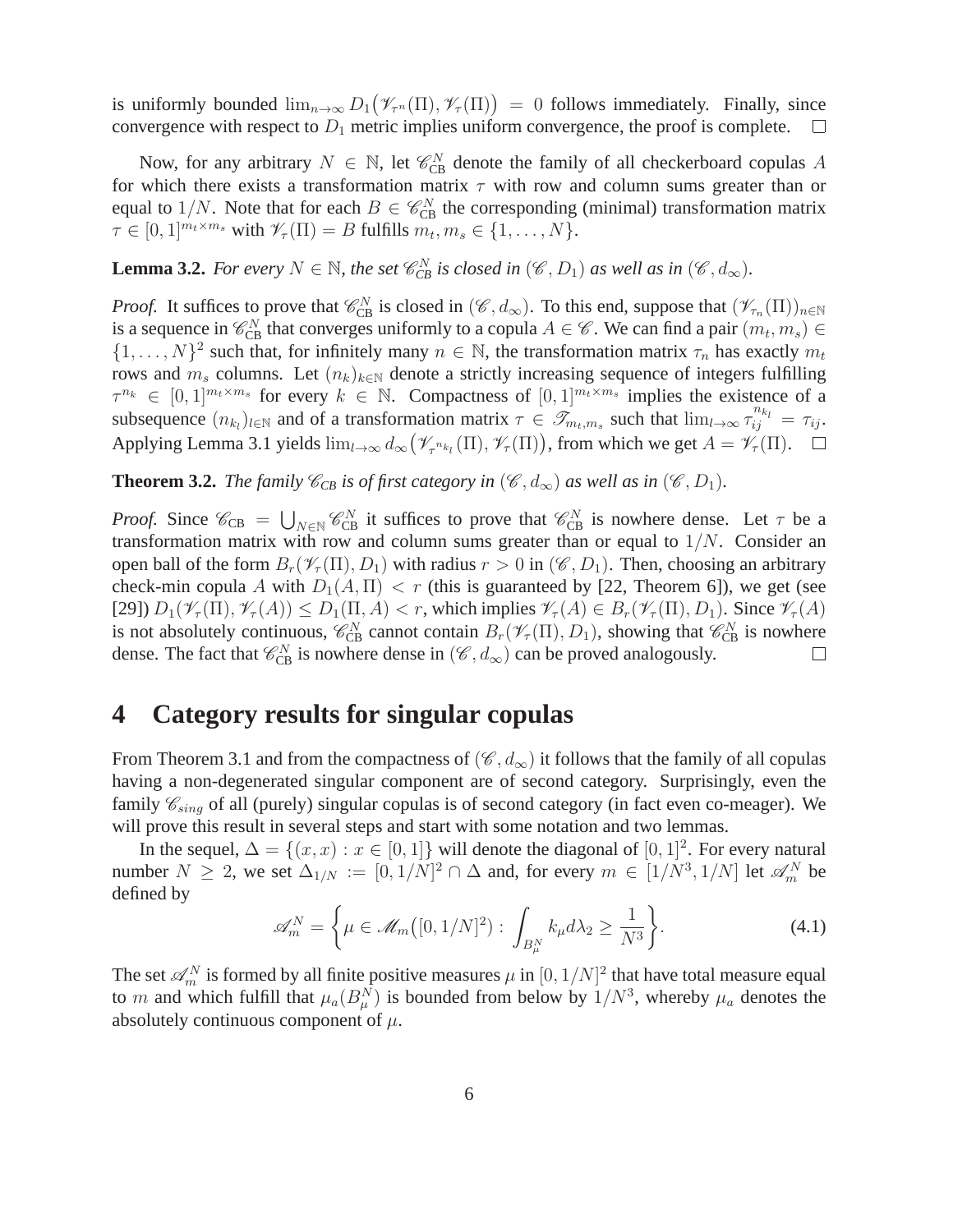**Lemma 4.1.** *Suppose that*  $N \geq 2$  *is a natural number, that*  $m \in [1/N^3, 1/N]$ *, and let*  $\mathscr{A}_m^N$  *be defined according to Equation (4.1). Furthermore let*  $\Upsilon_m \in \mathcal{M}_m([0,1/N]^2)$  *denote the uniform* distribution on  $\Delta_{1/N}$ . Then no sequence in  $\mathscr{A}_{m}^{N}$  converges weakly to  $\Upsilon_{m}$ .

*Proof.* Fix an arbitrary  $\mu \in \mathcal{A}_m^N$ . Considering

$$
\frac{1}{N^3} \le \int_{B_\mu^N} k_\mu d\lambda_2 \le N \lambda_2(B_\mu^N)
$$

we get  $1/N^4\leq \lambda_2(B_\mu^N)$  as well as  $\mu_s([0,1/N]^2)+\int_{(B_\mu^N)^c}k_\mu d\lambda_2\leq m-\frac{1}{N^3}.$  Cover  $\Delta_{1/N}$  with a strip of width  $w = \frac{1}{2\sqrt{2}}$  $\frac{1}{2\sqrt{2}N^3}$ , let S denote the resulting subset of  $[0, 1/N]^2$  and choose a continuous function  $f : [0, 1/N]^2 \to [0, 1]$  which is one on  $\Delta_{1/N}$  and zero outside S. Then, on the one hand, we have  $\int_{[0,1/N]^2} f d\Upsilon_m = m$ , and on the other hand, using  $\lambda_2(S) \leq \frac{1}{2N^4}$ , we get

$$
\int_{[0,1/N]^2} f d\mu = \int_{[0,1/N]^2} f d\mu_s + \int_{(B^N_\mu)^c \cap S} f k_\mu d\lambda_2 + \int_{B^N_\mu \cap S} f k_\mu d\lambda_2
$$
  
 
$$
\leq m - \frac{1}{N^3} + N\lambda_2(S) \leq m - \frac{1}{N^3} + \frac{1}{2N^3} = m - \frac{1}{2N^3}.
$$

Since f is continuous and  $[0, 1/N]^2$  is compact the result follows immediately.

We will now focus on the family of all elements  $\mu \in \mathscr{A}_m^N$  for which  $F_\mu$  is continuous and use the fact that for measures  $\mu$  on  $[0, 1/N]^2$  with continuous  $F_{\mu}$  weak convergence is equivalent to uniform convergence of the respective measure-generating functions. Set

$$
\hat{\mathscr{A}}_m^N = \left\{ \mu \in \mathscr{M}_m([0, 1/N]^2) : \int_{B_\mu^N} k_\mu d\lambda_2 \ge \frac{1}{N^3} \text{ and } F_\mu \text{ is continuous} \right\} \tag{4.2}
$$

and let  $\hat{\mathscr{F}}_m^N$  denote the family of all measure-generating functions  $F_\mu$  with  $\mu \in \hat{\mathscr{A}}_m^N$ . Obviously,  $\Upsilon_m \in \mathcal{A}_m^N$ . In the sequel we will write  $U_m := F_{\Upsilon_m}$  for every  $m \in [1/N^3, 1/N]$ .

**Lemma 4.2.** *Suppose that*  $N \geq 2$  *is a natural number. Then the following inequality holds:* 

$$
\varphi(N) := \inf_{m \in \left[\frac{1}{N^3}, \frac{1}{N}\right]} \inf_{H \in \hat{\mathscr{F}}_m^N} d_{\infty}(U_m, H) > 0. \tag{4.3}
$$

 $\Box$ 

*Proof.* As consequence of Lemma 4.1 we have  $\varphi_m(N) := \inf_{H \in \hat{\mathcal{F}}_m^N} d_\infty(U_m, H) > 0$ . Suppose now that  $\inf_{m \in \left[\frac{1}{N^3},\frac{1}{N}\right]} \varphi_m(N) = 0$ . Then there exist a sequence  $(m_n)_{n \in \mathbb{N}}$  in  $[1/N^3, 1/N]$  and a sequence  $(H_{m_n})_{n\in\mathbb{N}}$  fulfilling  $H_{m_n}\in \hat{\mathscr{F}}_{m_n}^N$  for every  $n\in\mathbb{N}$  such that

$$
d_{\infty}(U_{m_n}, H_{m_n}) < 2\varphi_{m_n}(N)
$$
 and  $\lim_{n \to \infty} \varphi_{m_n}(N) = 0$ .

Let  $(m_{n_j})_{j\in\mathbb{N}}$  denote a subsequence of  $(m_n)_{n\in\mathbb{N}}$  that converges to some  $m_0 \in \left[\frac{1}{N^3}, \frac{1}{N}\right]$  $\frac{1}{N}$ . Then obviously we have  $\lim_{j\to\infty} d_{\infty}(U_{m_{n_j}}, U_{m_0}) = 0 = \lim_{j\to\infty} d_{\infty}(H_{m_{n_j}}, U_{m_0})$ . Considering the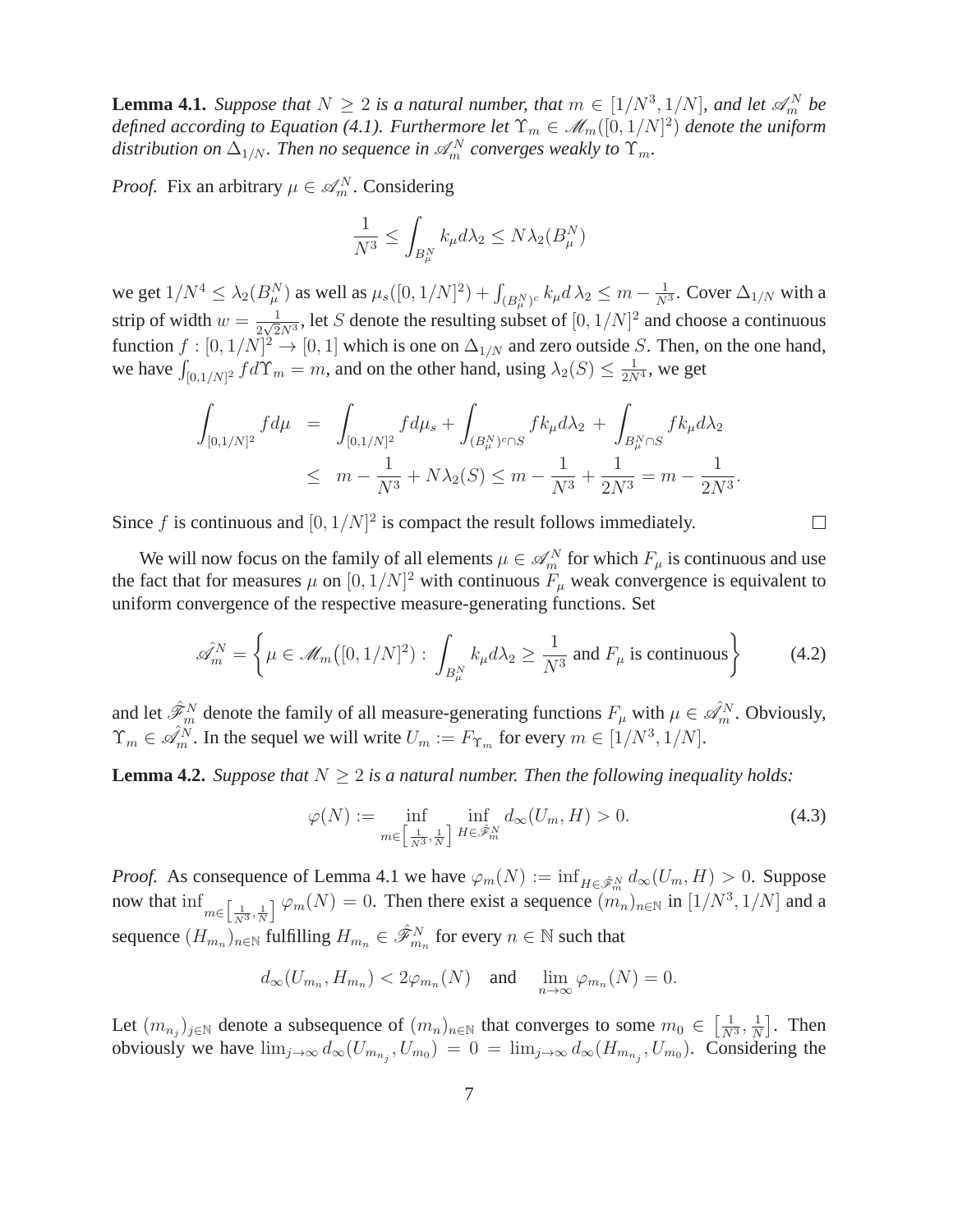same stripe S and the same function f as in the proof of Lemma 4.1 and letting  $\mu_{m_{n_j}}$  denote the measure corresponding to  $H_{m_{n_j}}$  we get

$$
\lim_{j \to \infty} \int_{[0,1/N]^2} f d\mu_{m_{n_j}} \le \lim_{j \to \infty} m_{n_j} - \frac{1}{2N^3} = m_0 - \frac{1}{2N^3} < m_0 = \int_{[0,1/N]^2} f d\kappa_{m_0},
$$

contradicting  $\lim_{j\to\infty} d_{\infty}(H_{m_{n_j}}, U_{m_0}) = 0$ . Hence we must have  $\inf_{m \in \left[\frac{1}{N^3}, \frac{1}{N}\right]} \varphi_m(N) > 0$ .  $\Box$ 

In the sequel,  $C_1, C_2, \ldots$  will denote an enumeration of all rational checkmin copulas. According to [29] the set of all rational checkerboard copulas is dense in  $(\mathscr{C}, D_1)$ , so it is also dense in  $(\mathscr{C}, d_{\infty})$ . It is straightforward to verify that the same holds for  $\{C_1, C_2, \ldots\}$ .

**Theorem 4.1.** *Suppose that*  $C_1, C_2, \ldots$  *is an enumeration of all rational checkmin copulas, let*  $N_t \geq 2$  denote the order of  $C_t$  for every  $t \in \mathbb{N}$  and suppose that  $\psi$  is a function mapping  $\mathbb N$  into  $(0, 1)$ *. For every pair of integers*  $(t, n)$  *set* 

$$
\mathcal{S}_{t,n} := \left\{ A \in \mathcal{C} : d_{\infty}(A, C_t) < \frac{\psi(N_t)}{8 \left(N_t\right)^n} \right\} \tag{4.4}
$$

as well as  $\mathscr{S} := \bigcap_{n=1}^{\infty} \bigcup_{t=1}^{\infty} \mathscr{S}_{t,n}$ . Then  $\mathscr{S}$  is co-meager (and, hence, of second category) in  $(\mathscr{C}, d_{\infty})$ . Furthermore, if we choose  $\psi = \varphi$  with  $\varphi$  *given by (4.3) then*  $\mathscr{S}$  *only contains singular copulas.*

*Proof.* Since  $\{C_1, C_2, C_3, \ldots\}$  is dense in  $(\mathscr{C}, d_{\infty})$  the set  $\mathscr{S}_n := \bigcup_{t=1}^{\infty} \mathscr{S}_{t,n}$  is open and dense, so  $\mathscr{S}_n^c$  is nowhere dense. Considering  $\mathscr{S}^c = \bigcup_{n=1}^{\infty} \mathscr{S}_n^c$  it follows that  $\mathscr{S}^c$  is of first category, which implies that  $\mathscr S$  is of second category because  $(\mathscr C, d_{\infty})$  is compact.

To prove the second assertion we assume that  $A \in \mathscr{C}$  is not purely singular and proceed in three steps:

**(S1)** If  $A \notin \mathcal{C}_{sing}$ , then  $\int_{[0,1]^2} k_A d\lambda_2 > 0$ . Thus, we can define  $L_A \in \mathbb{N}$  by

$$
L_A := \min \left\{ L \in \mathbb{N} : \int_{B_A^L} k_A \, d\lambda_2 \ge \frac{1}{L} \right\}.
$$

For every  $N \ge L_A$  we have  $\int_{B_A^N} k_A d\lambda_2 \ge \frac{1}{N}$  $\frac{1}{N}$ , so there exists at least one square Q of the form  $Q = [\frac{i-1}{N}, \frac{i}{N}]$  $\frac{i}{N}]\times[\frac{j-1}{N},\frac{j}{N}]$  $\frac{j}{N}$  with  $i, j \in \{1, \ldots, N\}$  fulfilling

$$
\int_{B_A^N \cap Q} k_A \, d\lambda_2 \ge \frac{1}{N^3}.\tag{4.5}
$$

**(S2)**  $A \in \mathscr{S}_{t,n}$  implies  $N_t < L_A$ .

Suppose, on the contrary, that  $N_t \geq L_A$  holds. Letting  $Q = \left[\frac{i-1}{N_t}, \frac{i}{N}\right]$  $\frac{i}{N_t} \rbrack \times \left[ \frac{j-1}{N_t}, \frac{j}{N_t} \right]$  $\frac{j}{N_t}$  denote one square fulfilling inequality (4.5) we obviously have  $m := \mu_A(Q) \in [1/N_t^3, 1/N_t]$ . We can construct a new probability measure  $\mu_{A^*}$  as follows: on  $Q^c \cap [0,1]^2$  the measure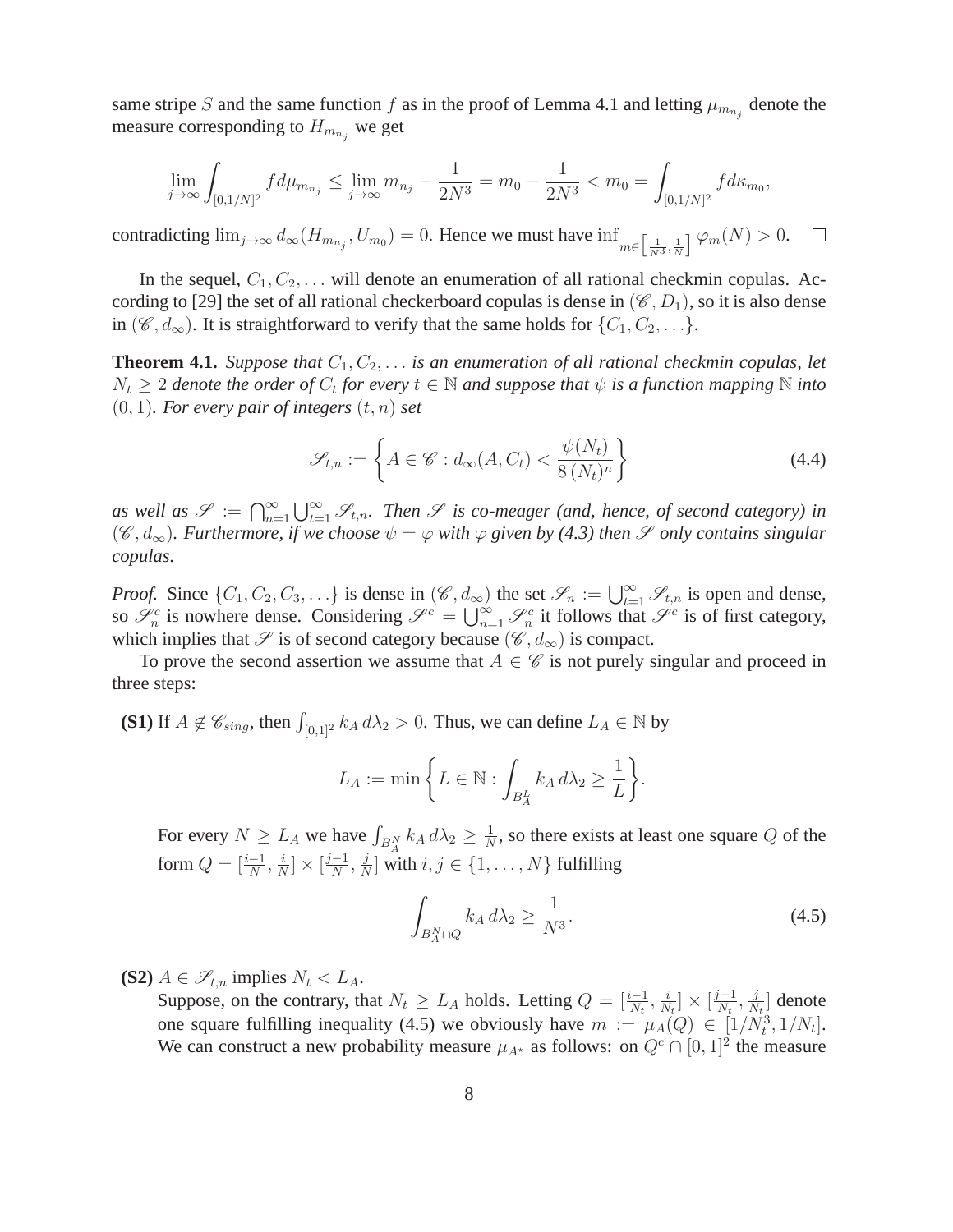$\mu_{A^*}$  coincides with  $\mu_A$  but on  $Q$   $\mu_{A^*}$  distributes all of its mass  $m = \mu_A(Q) = \mu_{A^*}(Q)$ uniformly on the diagonal  $\{(\frac{i-1+z}{N_t}, \frac{j-1+z}{N_t}) : z \in [0,1]\}.$  The corresponding measuregenerating function  $A^* : [0,1]^2 \to [0,1]$  is continuous but not necessarily a copula. For  $(x, y) \in Q$  we have the following:

$$
A(x, y) = A\left(x, \frac{j-1}{N_t}\right) + A\left(\frac{i-1}{N_t}, y\right) - A\left(\frac{i-1}{N_t}, \frac{j-1}{N_t}\right) + \mu_A\left(\left[\frac{i-1}{N_t}, x\right] \times \left[\frac{j-1}{N_t}, y\right]\right) A^*(x, y) = A\left(x, \frac{j-1}{N_t}\right) + A\left(\frac{i-1}{N_t}, y\right) - A\left(\frac{i-1}{N_t}, \frac{j-1}{N_t}\right) + mN_t \min \left\{x - \frac{i-1}{N_t}, y - \frac{j-1}{N_t}\right\} C_t(x, y) = C_t\left(x, \frac{j-1}{N_t}\right) + C_t\left(\frac{i-1}{N_t}, y\right) - C_t\left(\frac{i-1}{N_t}, \frac{j-1}{N_t}\right) + \mu_{C_t}(Q)N_t \min \left\{x - \frac{i-1}{N_t}, y - \frac{j-1}{N_t}\right\}
$$

Applying Lemma 4.2 yields  $\max_{(x,y)\in Q} |A(x,y) - A^*(x,y)| \ge \varphi(N_t) > 0$ , and, using the triangle inequality, we get

$$
\max_{(x,y)\in Q} |A^*(x,y) - C_t(x,y)| \le 3 d_{\infty}(A, C_t) + |\mu_{C_t}(Q) - \mu_A(Q)|
$$
  

$$
\le 3 \frac{\varphi(N_t)}{8(N_t)^n} + 4 \frac{\varphi(N_t)}{8(N_t)^n} = 7 \frac{\varphi(N_t)}{8(N_t)^n} < \frac{\varphi(N_t)}{(N_t)^n}.
$$

Altogether, again using the triangle inequality, this yields

$$
\frac{\varphi(N_t)}{8(N_t)^n} > \max_{(x,y)\in Q} |A(x,y) - C_t(x,y)| \ge \varphi(N_t) - 7 \frac{\varphi(N_t)}{8(N_t)^n},
$$

implying  $\frac{\varphi(N_t)}{(N_t)^n} > \varphi(N_t)$ , which cannot hold for any n. Hence we conclude that  $A \in \mathscr{S}_{t,n}$ implies  $N_t \leq L_A$ .

**(S3)** Since A has non-degenerated absolutely continuous component it is impossible to find a sequence of checkmin copulas of order smaller than  $L_A$  which converges to A uniformly. Hence we can find an integer  $n_0(A) \in \mathbb{N}$  such that for every  $n \geq n_0(A)$  and every  $C_t$  with  $N_t < L_A$  we have

$$
d_{\infty}(A, C_t) \ge \frac{1}{2^{n_0}} \ge \frac{1}{2^n} > \frac{\varphi(N_t)}{8(N_t)^n}.
$$

As direct consequence,  $A \in \mathscr{S}_{t,n}$  also implies  $n < n_0(A)$ , from which we directly get the desired result  $A \notin \mathcal{S}$ .

This concludes the proof.

 $\Box$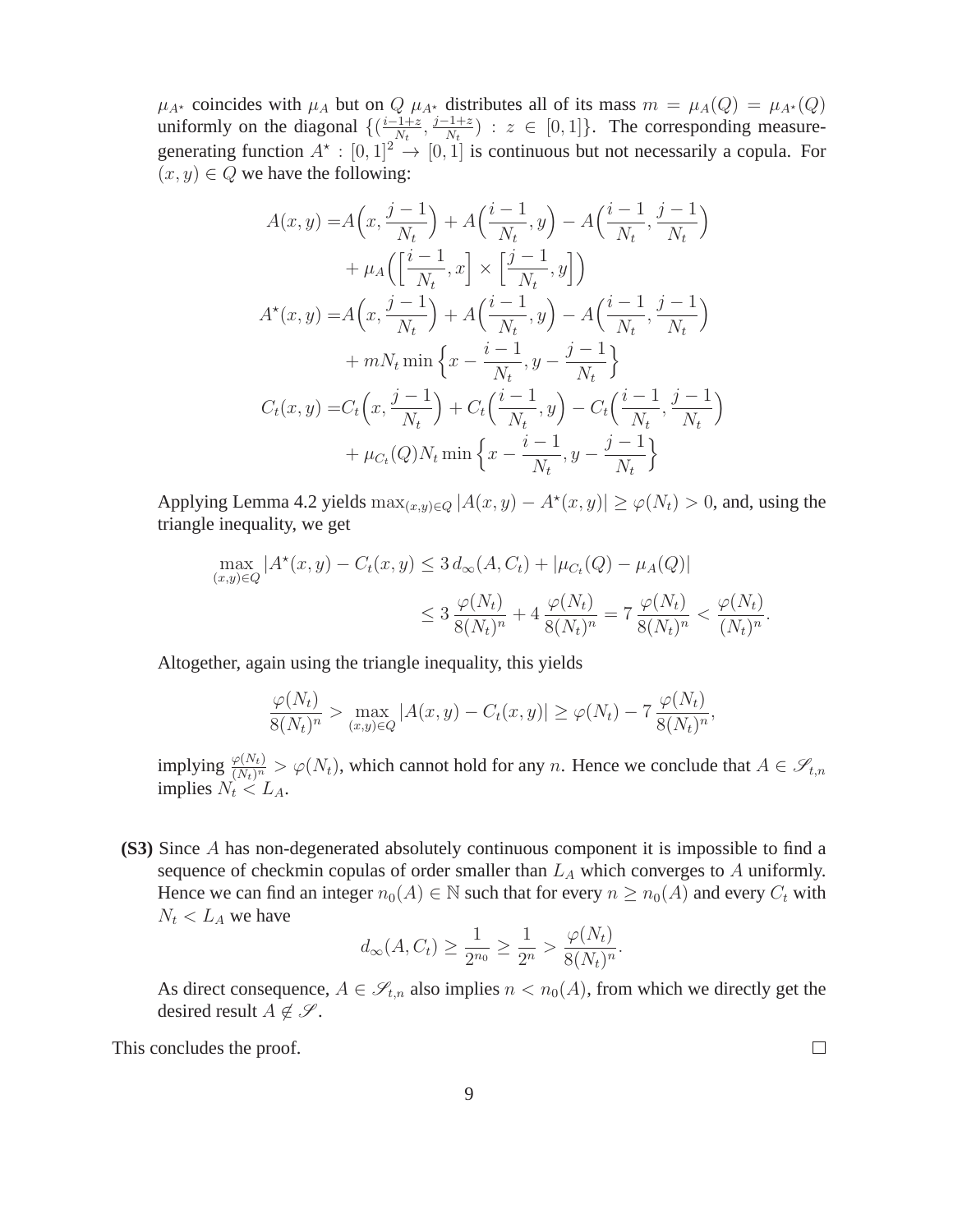In the proof of Theorem 4.1, it is proved that  $\mathscr S$  is co–meager (and, hence, of second category) in  $(\mathscr{C}, d_{\infty})$ . Thus, since every superset of a set of second category is itself of second category, we finally get the following corollary:

**Corollary 4.1.**  $\mathcal{C}_{sing}$  *is of second category (and co-meager) in* ( $\mathcal{C}, d_{\infty}$ ).

**Remark 4.1.** As a consequence of the proof of Theorem 4.1, it also follows that the class of copulas having non-degenerated absolutely continuous component is of first category in  $(\mathscr{C}, d_{\infty})$ . In particular, this generalizes Theorem 3.1 about absolutely continuous copulas.

Now, we consider the subclass of singular copulas given by shuffles of Min, which constitutes another set that is dense in  $(\mathscr{C}, d_{\infty})$  (see, e.g., [7, 21, 30]). Since  $(\mathscr{C}_{sing}, d_{\infty})$  is of second category in itself (see, e.g., [3, Corollary 8.17]), it is not straightforward to check whether shuffles of Min are of first category in the class of singular copulas.

To this end, let  $\mathscr{S}_N$  denote the family of all shuffles of Min (generated by a partition not necessarily equidistant) for which the corresponding interval exchange transformation  $T$  has at most N jumps in  $(0, 1)$ . The following result holds.

**Lemma 4.3.** *For every*  $N \in \mathbb{N}_0$  *the set*  $\mathscr{S}_N$  *is closed in*  $(\mathscr{C}, d_{\infty})$  *as well as in*  $(\mathscr{C}, D_1)$ *.* 

*Proof.* Suppose that  $(A_n)_{n\in\mathbb{N}}$  is a sequence in  $\mathscr{S}_N$  converging to a copula  $A \in \mathscr{C}$  with respect to  $d_{\infty}$ . Without loss of generality we choose the transformation  $T_n$  corresponding to  $A_n$  to be right-continuous on  $(0, 1)$  for every n. Considering subsequences if necessary, we may furthermore assume that each  $T_n$  has exactly  $M \in \{0, ..., N\}$  jumps in  $(0, 1)$ . For every  $n \in \mathbb{N}$ let  $a_n = (a_n^1, \ldots, a_n^M)$  denote the strictly increasing vector of jumps of  $T_n$  in  $(0, 1)$  and set  $\mathbf{b}_n := (T_n(a_n^1), \dots, T_n(a_n^M))$ . Using compactness of  $[0, 1]^{2M}$  we may find a subsequence  $(n_j)_{j \in \mathbb{N}}$ and vectors  $\mathbf{a} = (a^1, \dots, a^M)$ , b such that  $\lim_{j \to \infty} ||\mathbf{a}_{n_j} - \mathbf{a}||_2 = 0 = \lim_{j \to \infty} ||\mathbf{b}_{n_j} - \mathbf{b}||_2$ . Note that the vector a is not necessarily strictly increasing and may also contain 0 or 1. Nevertheless a, b induce a piecewise linear map  $T : [0, 1] \rightarrow [0, 1]$  with slope one on each segment which is right-continuous on (0, 1). For this map we have  $\lim_{j\to\infty} T_{n_j} = T$  a.e., so T is also  $\lambda$ -preserving and we get  $\lim_{j\to\infty} D_1(A_{n_j}, C_T) = 0$  whereby  $C_T$  denote the copula whose mass is concentrated on the graph of T. Since convergence in the metric  $D_1$  implies convergence in the metric  $d_{\infty}$  we finally get  $A = C_T$ , which completes the proof. finally get  $A = C_T$ , which completes the proof.

Since for every shuffle of Min A we can find sequences  $(A_n)_{n\in\mathbb{N}}$  of singular copulas whose mass is not (fully) concentrated on the graph of one transformation for which it holds that  $\lim_{n\to\infty} D_1(A_n, A) = 0$ , it follows that  $\mathscr{S}_N$  is nowhere dense in  $(\mathscr{C}_{sing}, d_{\infty})$ . As direct consequence we get the following result:

**Theorem 4.2.** *The family*  $\mathscr S$  *of all (not necessarily equidistant) shuffles of Min is of first category in* ( $\mathscr{C}_{sing}, d_{\infty}$ ).

**Remark 4.2.** It is easy to show that the family  $\mathscr S$  of all shuffles of Min is of first category also in ( $\mathscr{C}_{sing}, D_1$ ). In fact, even the closed set  $\mathscr{C}_d$  of all completely dependent copulas has empty interior in  $(\mathscr{C}_{\text{sing}}, D_1)$ , as a straightforward consequence of the results in [29].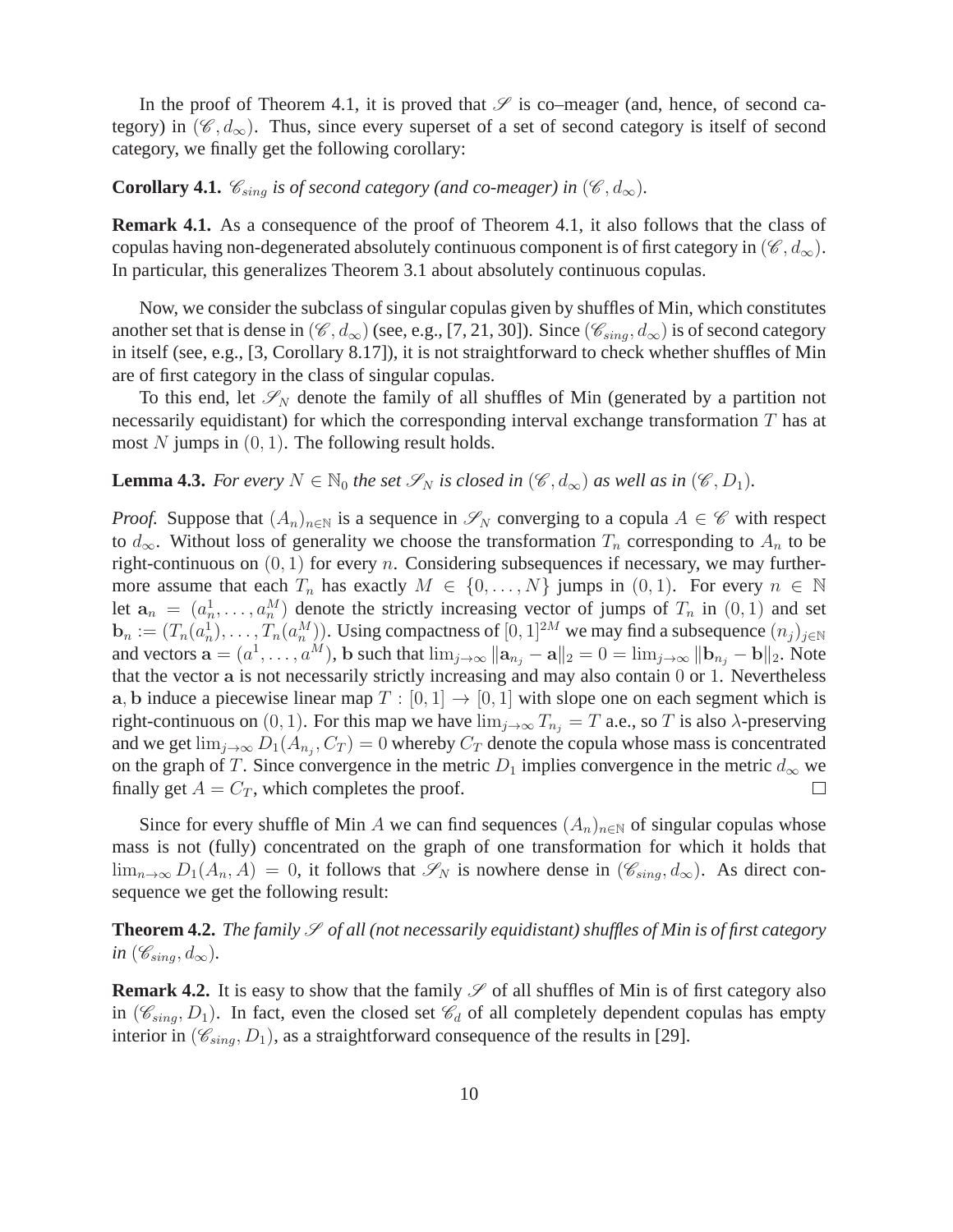## **5 Conclusions**

We have provided Baire category results for bivariate copulas. The main achievement is that the class of absolutely continuous copulas is of first category in  $(\mathscr{C}, d_{\infty})$  and in  $(\mathscr{C}, D_1)$ , while the class of purely singular copulas is co-meager in  $(\mathscr{C}, d_{\infty})$ . It remains an open question whether  $\mathscr{C}_{sing}$  is of second category in  $(\mathscr{C}, D_1)$ .

To conclude, we would like to discuss briefly a possible analogy of our findings with classical statements of real analysis. For continuous real–valued functions, in the sense of category, it is known that a typical continuous functions is nowhere differentiable; in fact, it is exceptional for a continuous function to have a finite one-sided derivative (see, e.g., [4] where even stronger similar results are formulated). Analogously, by means of Kolmogorov representation of continuous functions of several variables, typical continuous functions do not admit partial derivatives (see, e.g., [16]).

Here, we have shown that it is exceptional for a copula to be absolutely continuous (or even have an absolutely continuous component), while it is typical that a copula is purely singular. Notice, however, that the elements of this class cannot be fully characterized in terms of the properties of the derivatives. In fact, proceeding similarly as in [31] one can prove the existence of singular copulas A (possibly with full support) such that the family  $(F_x^A)_{x \in [0,1]}$  of all corresponding conditional distribution functions satisfying

$$
A(x,y) = \int_{[0,x]} F_t(y) d\lambda(t)
$$

for all  $x, y \in [0, 1]$  also has the following properties: (i)  $x \mapsto F_x^A(y)$  is continuous on [0, 1] for every  $y \in [0, 1]$ , implying  $\frac{\partial A(x,y)}{\partial x} = F_x^A(y)$  for all  $x, y \in [0, 1]$ ; (ii)  $y \mapsto F_x^A(y)$  is continuous on [0, 1] for every  $x \in [0, 1]$ ; (iii) for every  $x \in [0, 1]$  we have  $(F_x^A)' = 0$  almost everywhere.

In statistical theory, the obtained result about absolutely continuous copulas suggests that this assumption is somehow too strong. Novel procedures are called for (especially in various goodness-of-fit tests [9]) to extend their setting to a larger set of copulas.

### **Acknowledgments**

The first author acknowledges the support of the Free University of Bozen-Bolzano, Faculty of Economics and Management, via the project MUD.

The first and second author have been supported by the Ministero de Ciencia e Innovacion´ (Spain), under Research Project MTM2011-22394.

# **References**

- [1] C. Alsina, M. J. Frank, and B. Schweizer. Problems on associative functions. *Aequationes Math.*, 66(1-2):128– 140, 2003.
- [2] H. Bauer. Measure and integration theory. Walter de Gruyter & Co., Berlin, 2001.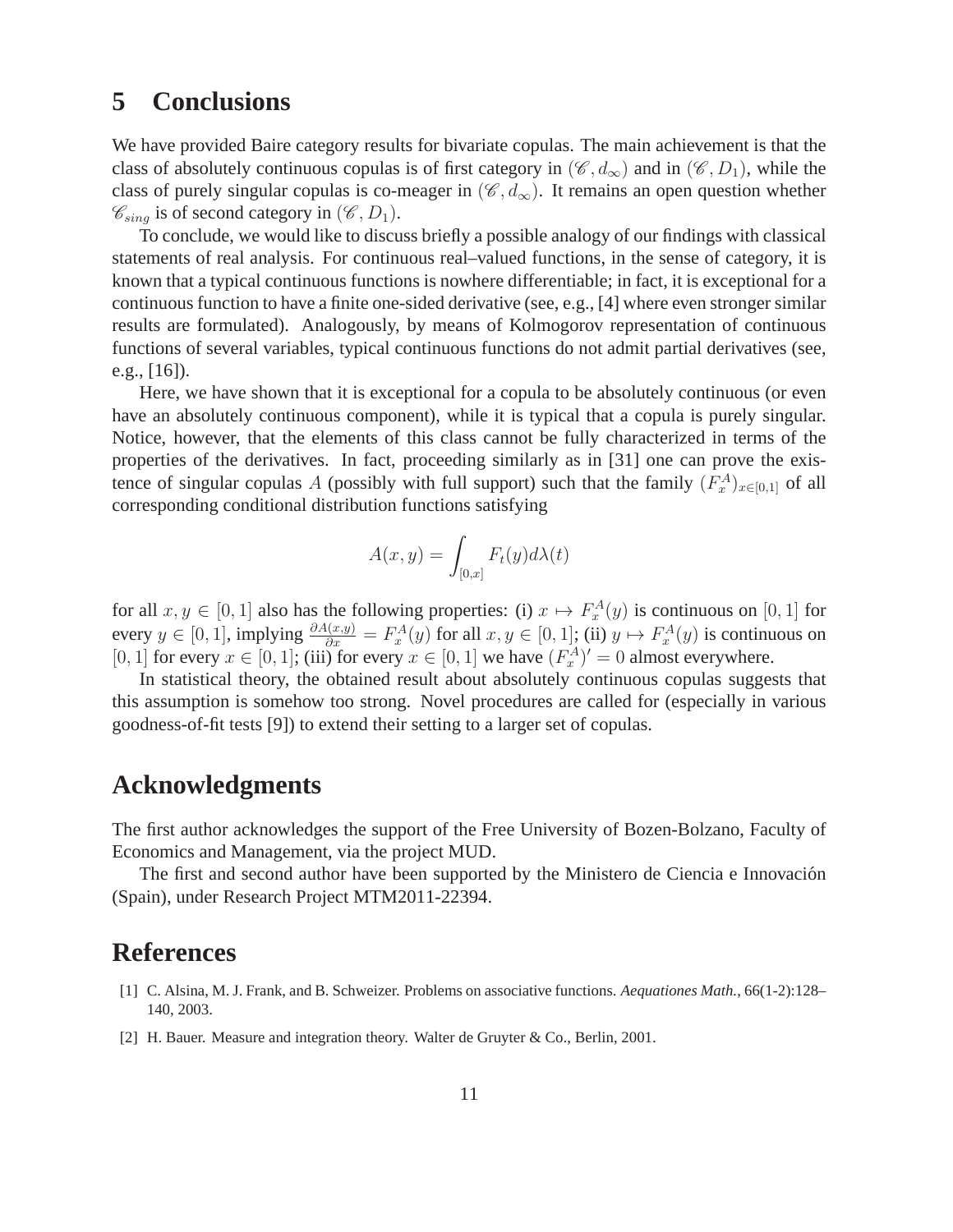- [3] A. Brown and C. Pearcy. An Introduction to Analysis. Springer-Verlag, New York, 1995.
- [4] A. M. Bruckner, J. B. Bruckner, B. S. Thomson. Real Analysis. Prentice-Hall, London, 1997.
- [5] U. Cherubini, S. Mulinacci, F. Gobbi, and S. Romagnoli. *Dynamic Copula methods in finance*. Wiley Finance Series. John Wiley & Sons Ltd., Chichester, 2012.
- [6] F. Durante, J. Fernández-Sánchez, and W. Trutschnig. Baire category results for exchangeable copulas. Submitted, 2014.
- [7] F. Durante, P. Sarkoci, and C. Sempi. Shuffles of copulas. *J. Math. Anal. Appl.*, 352(2):914–921, 2009.
- [8] F. Durante and C. Sempi. *Principles of copula theory*. CRC/Chapman & Hall, London, 2015.
- [9] J.-D. Fermanian. An overview of the goodness-of-fit test problem for copulas. In P. Jaworski, F. Durante, and W.K. Härdle, editors, Copulae in Mathematical and Quantitative Finance, Lecture Notes in Statistics, pages 61–89. Springer Berlin Heidelberg, 2013.
- [10] J. Fernández-Sánchez and W. Trutschnig. Conditioning-based metrics on the space of multivariate copulas and their interrelation with uniform and levelwise convergence and iterated function systems. *J. Theoret. Probab.*, 2014.
- [11] G. A. Fredricks, R. B. Nelsen, and J. A. Rodríguez-Lallena. Copulas with fractal supports. *Insurance Math. Econom.*, 37(1):42–48, 2005.
- [12] C. Genest, J.G. Nešlehová, and B. Rémillard. On the empirical multilinear copula process for count data. *Bernoulli*, 20(3):1344–1371, 2014.
- [13] P. Jaworski, F. Durante, and W. K. Hardle, editors. ¨ *Copulae in Mathematical and Quantitative Finance*, volume 213 of *Lecture Notes in Statistics - Proceedings*. Springer, Berlin Heidelberg, 2013.
- [14] P. Jaworski, F. Durante, W. K. Hardle, and T. Rychlik, editors. ¨ *Copula Theory and its Applications*, volume 198 of *Lecture Notes in Statistics - Proceedings*. Springer, Berlin Heidelberg, 2010.
- [15] H. Joe. *Dependence Modeling with Copulas*. Chapman & Hall/CRC, London, 2014.
- [16] S. H. Jones. Applications of the Baire category theorem. *Real Anal. Exchange*, 23, 363–394, 1997.
- [17] R. J. Karunamuni and K. L. Mehra. Optimal convergence properties of kernel density estimators without differentiability conditions. *Ann. Inst. Statist. Math.*, 43(2):327–346, 1991.
- [18] S. Kusuoka, and T. Nakashima. A remark on credit risk models and copula. *Adv. Math. Econ.*, 16:53–84, 2012.
- [19] X. Li, P. Mikusiński, and M. D. Taylor. Strong approximation of copulas. *J. Math. Anal. Appl.*, 225(2):608– 623, 1998.
- [20] J.-F. Mai and M. Scherer. *Simulating copulas: Stochastic Models, Sampling Algorithms, and Applications*, volume 4 of *Series in Quantitative Finance*. Imperial College Press, London, 2012.
- [21] P. Mikusinski, H. Sherwood, and M. D. Taylor. Shuffles of Min. ´ *Stochastica*, 13(1):61–74, 1992.
- [22] P. Mikusiński and M. D. Taylor. Some approximations of *n*-copulas. *Metrika*, 72(3):385–414, 2010.
- [23] R. B. Nelsen. *An introduction to copulas*. Springer Series in Statistics. Springer, New York, second edition, 2006.
- [24] J. C. Oxtoby. Measure and category. A survey of the analogies between topological and measure spaces. 2nd ed. Springer-Verlag, 1980.
- [25] H. Putter and W. R. van Zwet. Resampling: consistency of substitution estimators. *Ann. Statist.*, 24(6):2297– 2318, 1996.